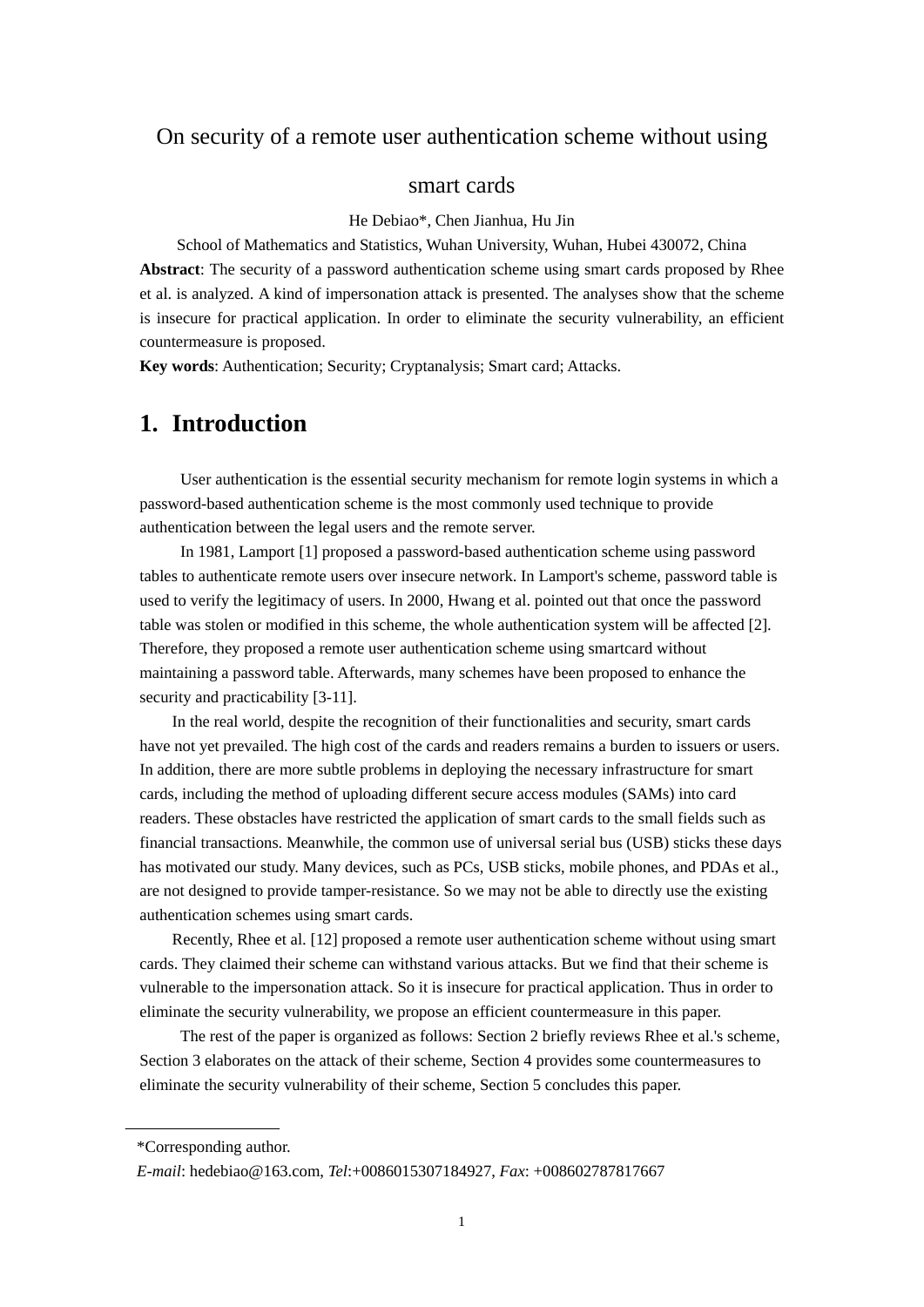# **2. Review of Rhee et al. et al.'s scheme**

The notations used throughout this paper are described as in the following.

- $\bullet$  *U<sub>i</sub>*: a user.
- $ID_i, PW_i: U_i$ 's identifier, password respectively.
- S : a remote server.
- $p:$  a large prime number.
- $\bullet$   $x : S$  's secret keys.
- $\bullet$   $T_i, T_s: U_i$ 's current timestamp, and *S* 's current timestamp, respectively.
- $\bullet$  *h*<sub>1</sub>(·), *h*<sub>2</sub>(·): two secure hash functions.
- $\bullet$   $\oplus$  : bitwise XOR operation.
- $\bullet$   $||:$  concatenation operation

Rhee et al.'s scheme involves three phases: the registration phase, the login phase, the authentication phase.

**Registration phase.** In this phase, the user  $U_i$  initially registers with the server *S*.

- 1)  $U_i$  chooses his  $ID_i$  and  $PW_i$  and sends them to the server *S* over a secure channel.
- 2) Upon receiving  $\{ID_i, RPW_i\}$ , *S* checks the validity of  $ID_i$ . If  $ID_i$  is not valid, *S*

rejects the registration. Otherwise,  $S$  generates a random  $r_i$  number and computes

$$
Y_i = \{Y_{i,1}, Y_{i,2}\}\
$$
, where  $Y_{i,1} = ID_i^{r_i x} \cdot h_1(PW_i) \mod p$  and  $Y_{i,2} = ID_i^{r_i} \mod p$ . At last,

- *S* sends  $\{h_1, h_2, p, Y_i\}$  to  $U_i$ 's device over a secure channel.
- 3) Upon receiving  $\{h_1, h_2, p, Y_i\}$ ,  $U_i$ 's device stores it.

**Login phase.** In this phase, the user  $U_i$  sends a login request message to the server *S* 

whenever  $U_i$  wants to access some resources upon  $S$ .

1)  $U_i$  's device generates two random numbers  $a, b$  and computes

$$
Y'_{i} = \frac{Y_{i,1}}{h_{i}(PW_{i})} \mod p, \ \ M = h_{1}(Y'_{i} \oplus T_{i} \oplus ID_{i}), \ \ C_{1} = (Y_{i,2})^{a} \mod p,
$$

 $C_2 = (Y_i)^a \cdot M \mod p$  and  $C_3 = (Y_i)^b \mod p$ , where  $T_i$  is the current time stamp.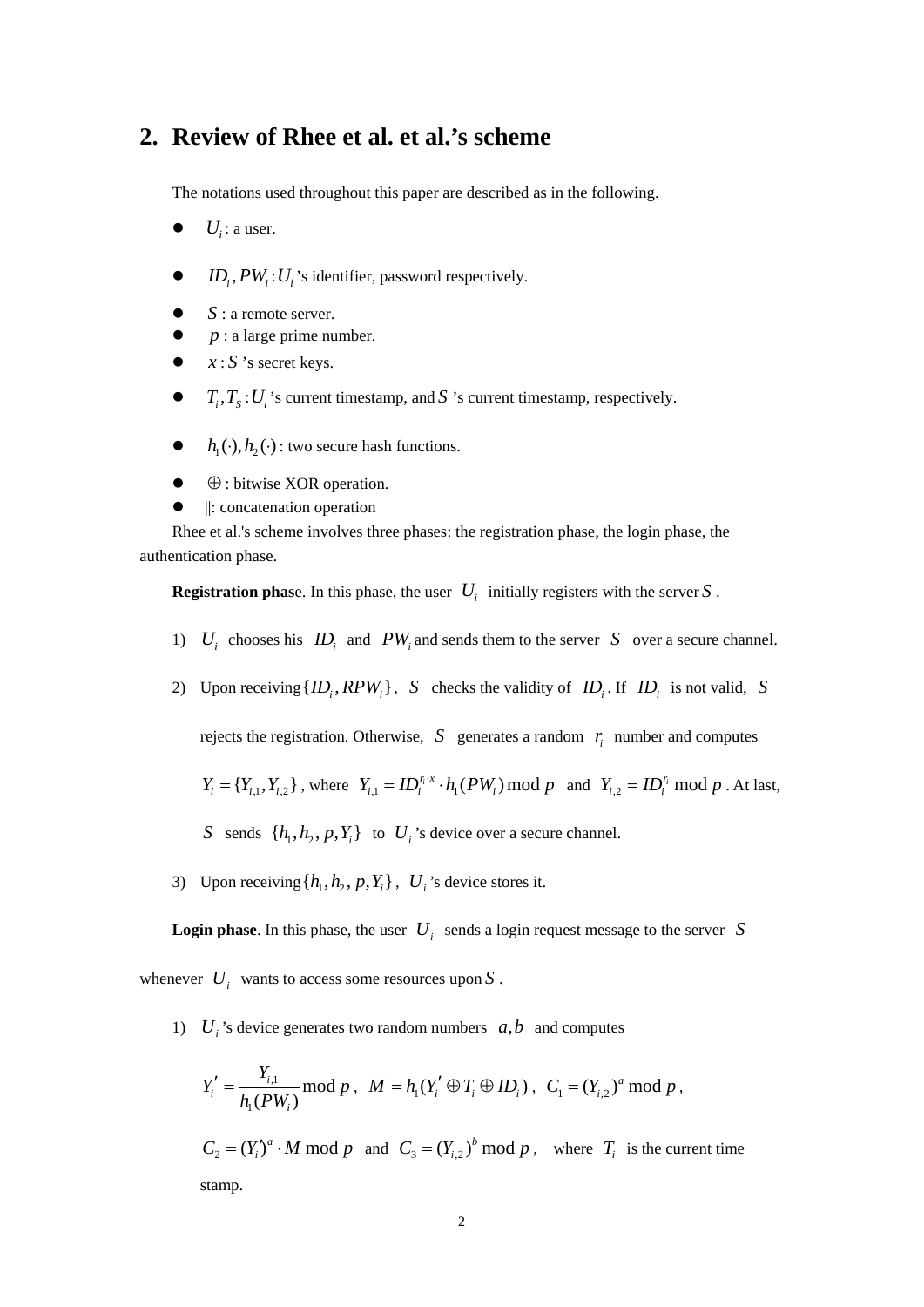2) *U<sub>i</sub>*'s device sends the message  $M_1 = \{ID_i, Y_{i,2}, C_1, C_2, C_3, T_i\}$  to the server *S*.

**Verification phase**. In this phase, the server *S* verifies the authenticity of the login message requested by the user  $U_i$ .

- 1) Upon receiving the message  $M_1$ , *S* checks the validity of  $ID_i$ . If  $ID_i$  is not valid, *S* stops the session.
- 2) *S* checks the freshness of  $T_i$ . The freshness of  $T_i$  is checked by performing  $T' - T_i \leq \Delta T$ , where  $T'$  is the time when *S* receives the above message and  $\Delta T$  is a valid time interval. If  $T_i$  is not fresh, *S* aborts the current session.
- 3) *S* computes  $t_1 = C_2 \cdot (C_1^x)^{-1} \bmod p$ ,  $t_2 = h_1((Y_{i,2})^x \oplus T_i \oplus ID_i) \bmod p$  and checks if  $t_1$  equals  $t_2$ . If  $t_1$  equals  $t_2$ , *S* accepts the login request. Otherwise, the login request is rejected.
- 4) *S* computes  $C_4 = h_2(C_3^x \oplus T_s) \mod p$  and sends the message  $M_2 = \{C_4, T_s\}$  to *U* 's device.
- 5) Upon receiving the message  $M_2$ ,  $U_i$ 's device checks the freshness of  $T_s$ . The freshness of  $T_s$  is checked by performing  $T'' - T_s \leq \Delta T$ , where  $T''$  is the time when  $U_i$ 's device receives the above message and  $\Delta T$  is a valid time interval.
- 6) *U<sub>i</sub>* 's device computes  $C_4^* = h_2((Y_i')^b \oplus T_s) \text{ mod } p$  and checks if  $C_4^*$  equals  $C_4$ . If  $C_4^*$  equals  $C_4$ ,  $U_i$ 's device thinks *S* is authenticated. Otherwise,  $U_i$ 's device stops the session.

### **3. Impersonation attack on Rhee et al. et al.'s scheme**

The security of their scheme is mainly based on the security of a one-way function and the difficulty of computing the discrete logarithm. In the following, we will show that an attacker can pretend to be a legal user and login the remote server successfully by registering and intercepting valid login request sent by the legal user

Suppose an attacker  $U_f$  attempts to impersonate a legal user  $U_i$  with identity  $ID_i$ . He can login the remote server successfully by performing the following steps: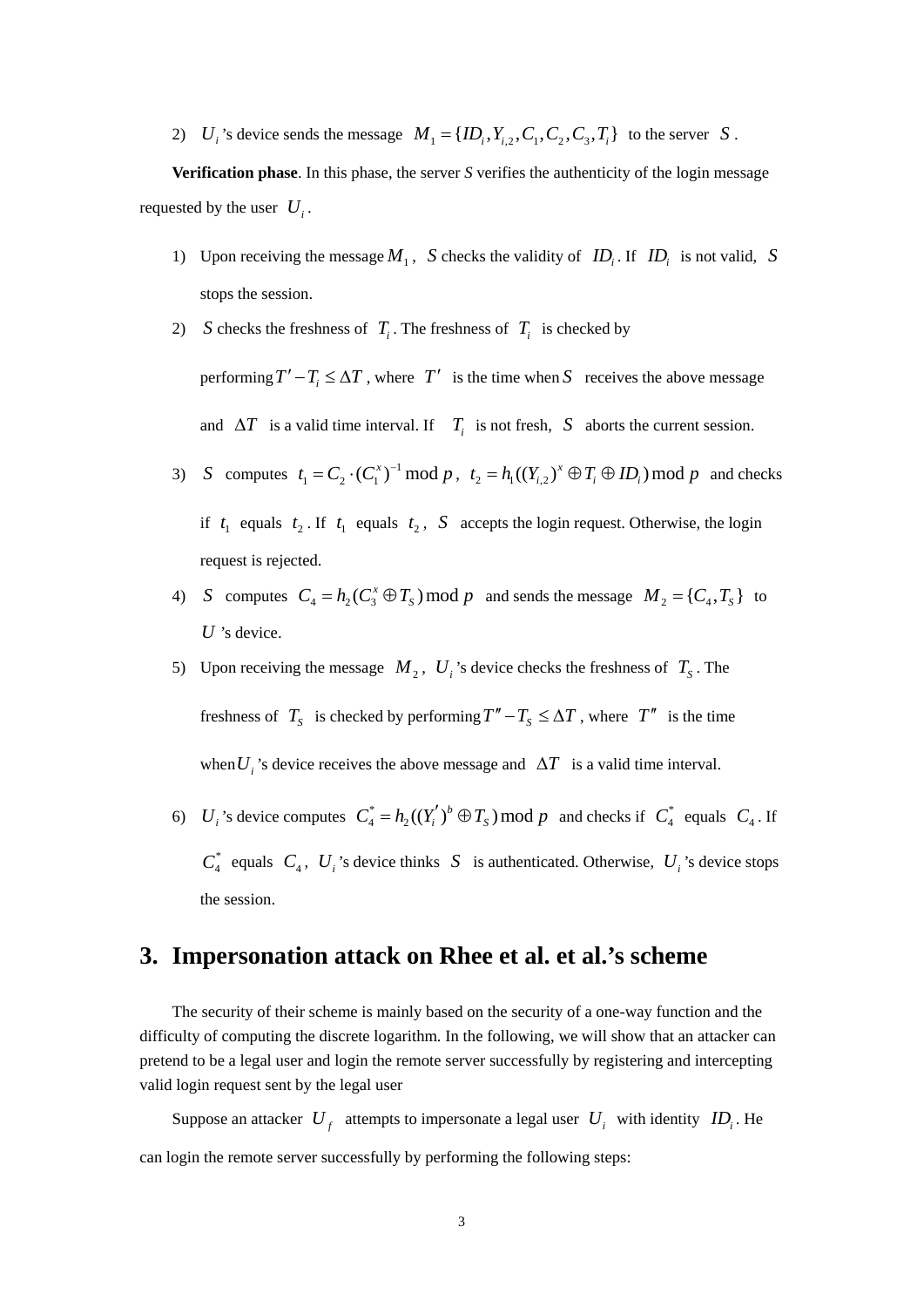- 1)  $U_f$  intercepts a login request message of the user  $U_i$ :  $M_1 = \{ID_i, Y_{i,2}, C_1, C_2, C_3, T_i\}$ .
- 2) *U<sub>f</sub>* computes  $ID_f = ID_i^{-1} \text{ mod } p$ . Then chooses  $ID_f$  as the identity, the random number  $PW_f$  as the password. The attacker  $U_f$  can get the message  $\{h_1, h_2, p, Y_f\}$ through the registration phase, where  $Y_f = \{Y_{f,1}, Y_{f,2}\}\,$  where

 $Y_{f,1} = ID_f^{r_f \cdot x} \cdot h_1(PW_f) \text{ mod } p$ ,  $Y_{f,2} = ID_f^{r_f} \text{ mod } p$  and  $r_f$  is a random number generated by *S* .

3)  $U_f$  generates two random number  $a,b$  computes  $\overline{Y_f} = \frac{T_{f,1}}{1.6 \text{ N}}$  $\mathbf{r}$ mod  $(PW_{f})$ *f f f Y*  $Y_f = \frac{F_{f,1}}{h_1(PW_f)} \text{mod } p,$ 

$$
Y'_f = (\overline{Y}_f)^{-1} \mod p, Y'_{f,2} = Y_{f,2}^{-1} \mod p, M = h_1(Y'_f \oplus T_i \oplus ID_i),
$$
  
\n
$$
C_1 = (Y'_{f,2})^a \mod p, C_2 = (Y'_f)^a \cdot M \mod p \text{ and } C_3 = (Y'_{f,2})^b \mod p, \text{ where } T_i
$$
  
\nis the current time stamp.  $U_f$  sends the message  $\{ID_i, Y'_{f,2}, C_1, C_2, C_3, T_i\}$  to the  
\nserver.

It is easy to verify that  $\{ID_i, Y_{i,2}, C_1, C_2, C_3, T_i\}$  is a valid login request. Since

$$
Y'_f = (\overline{Y}_f)^{-1} \bmod p = (\frac{Y_{f,1}}{h_1(PW_f)})^{-1} \bmod p = (\frac{ID_f^{r_f \cdot x} \cdot h_1(PW_f)}{h_1(PW_f)})^{-1} \bmod p = ID_f^{-r_f \cdot x} \bmod p
$$

,  $Y'_{f,2} = Y_{f,2}^{-1} \mod p = ID_f^{-r_f} \mod p$ , then

$$
t_1 = C_2 \cdot (C_1^x)^{-1} \bmod p = \frac{(Y'_f)^a \cdot M}{((Y'_{f,2})^a)^x} \bmod p
$$
  
= 
$$
\frac{(ID_f^{-r_f \cdot x})^a \cdot M}{((ID_f^{-r_f})^a)^x} \bmod p = M \bmod p
$$
  
=  $h_1(Y'_f \oplus T_i \oplus ID_i) \bmod p = h_1(ID_f^{-r_f \cdot x} \oplus T_i \oplus ID_i) \bmod p$   
=  $h_1((ID_f^{-r_f})^x \oplus T_i \oplus ID_i) \bmod p = h_1((Y_{i,2})^x \oplus T_i \oplus ID_i) \bmod p$   
=  $t_2$ 

.

Therefore, Rhee et al.'s scheme suffers from the impersonation attack. Rhee et al.'s scheme is insecure

# **4. Countermeasure**

The vulnerability to the undetectable on-line dictionary attack described above actually stems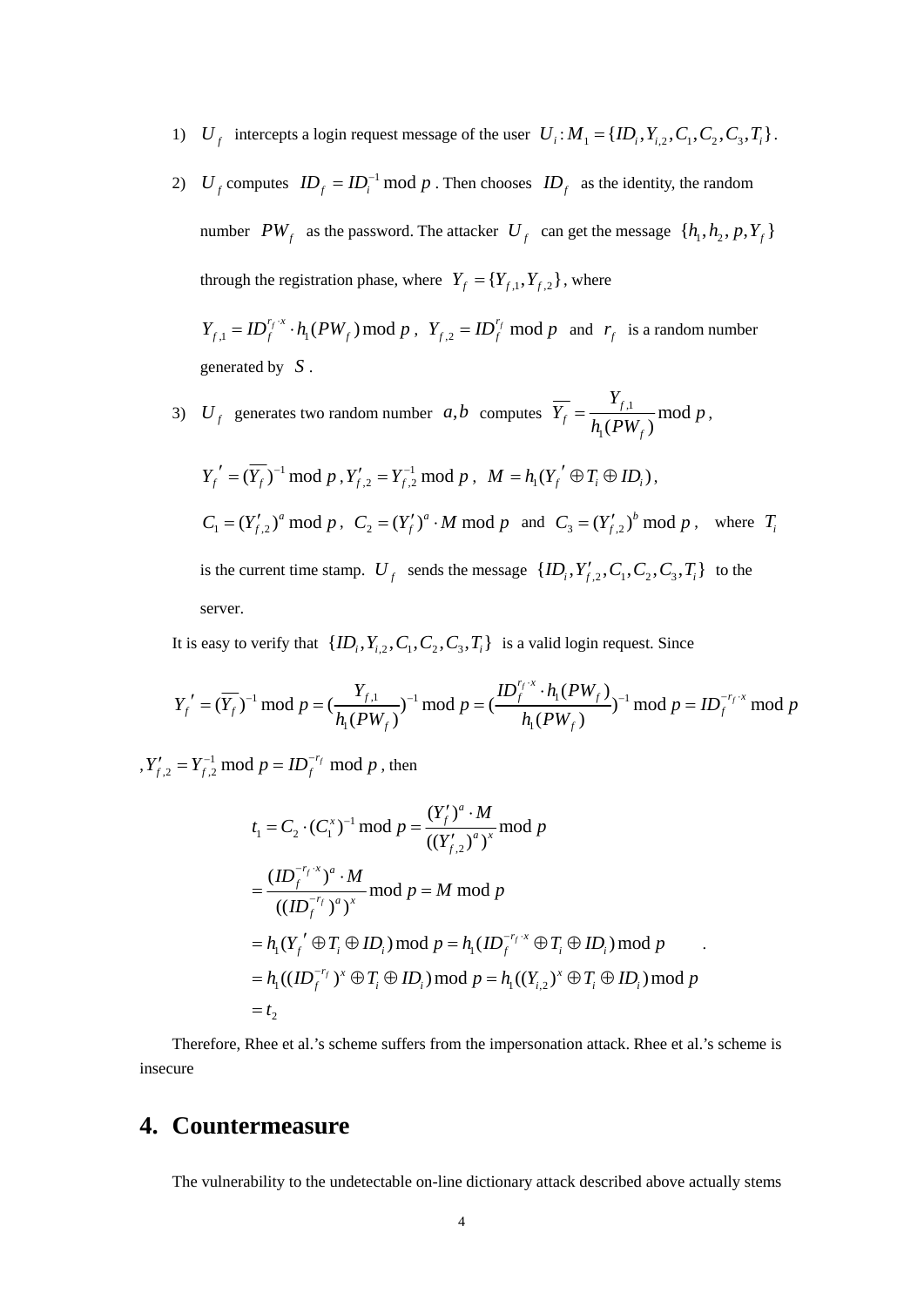from the adversary can deduce user's secret information through the secret information owned by himself. There is a simple countermeasure to overcome the security vulnerability. If we let the user's ID is generated by the server instead of being chosen by the user in the registration phase,

then we can avoid the users to choose a specialized ID, such as  $ID<sub>f</sub> = ID<sub>i</sub><sup>-1</sup> \text{ mod } p$ , for

computing other users's secret information  $Y_i = \{Y_{i,1}, Y_{i,2}\}\$  and the attack described above is not

valid. But if the ID is generated by the server, the user may forget the ID easily. We can through another hash operation to destroy the relation among the user's secret information. We recommend the following changes to Rhee et al.'s scheme:

- $Y_{i,1} = h_1 (ID_i)^{r_i \cdot x} \cdot h_1 (PW_i) \bmod p;$
- $Y_{i2} = h_1 (ID_i)^{r_i} \text{ mod } p;$

With this modification applied, the secret information of the adversary is no longer useful in verifying password guesses. Then the countermeasure can withstand the attack.

# **5. Conclusion**

In [12], Rhee et al. proposed a password authentication scheme without using smart cards and demonstrated its immunity against various attacks. However, by reviewing of their scheme and analyzing its security, we find their scheme is vulnerable to the impersonation attack. The analyses show that the scheme is insecure for practical application. In order to eliminate the security vulnerability, we proposed an efficient countermeasure. After our modification, Rhee et al.'s scheme is secure under our attack.

### **Reference**

- [1]. L. Lamport, Password authentication with insecure communication, Communications of the ACM 24 (11) (1981) 770–772.
- [2]. M.S. Hwang, L.H. Li, A new remote user authentication scheme using smart cards, IEEE Transactions on Consumer Electronics 46 (1) (2000) 28–30.
- [3]. W.H. Yang, S.P. Shieh, password authentication schemes with smart cards, Computers & Security 18 (8) (1999) 727 - 733.
- [4]. H.M. Sun, An efficient remote user authentication scheme using smart cards, IEEE Transactions on Consumer Electronics 46 (4) (2000) 958–961.
- [5]. C.C. Lee, M.S. Hwang, W.P. Yang, A flexible remote user authentication scheme using smart cards, ACM Operating Systems Review 36  $(3)$  (2002) 46 - 52.
- [6]. J.J. Shen, C.W. Lin, M.S. Hwang, A modified remote user authentication scheme using smart cards, IEEE Transactions on Consumer Electronics 49 (2) (2003) 414–416.
- [7]. M. Kumar, New remote user authentication scheme using smart cards, IEEE Transactions on Consumer Electronics 50 (2) (2004) 597–600.
- [8]. W.C. Ku, S.T. Chang, M.H. Chiang, Further cryptanalysis of fingerprint-based remote user